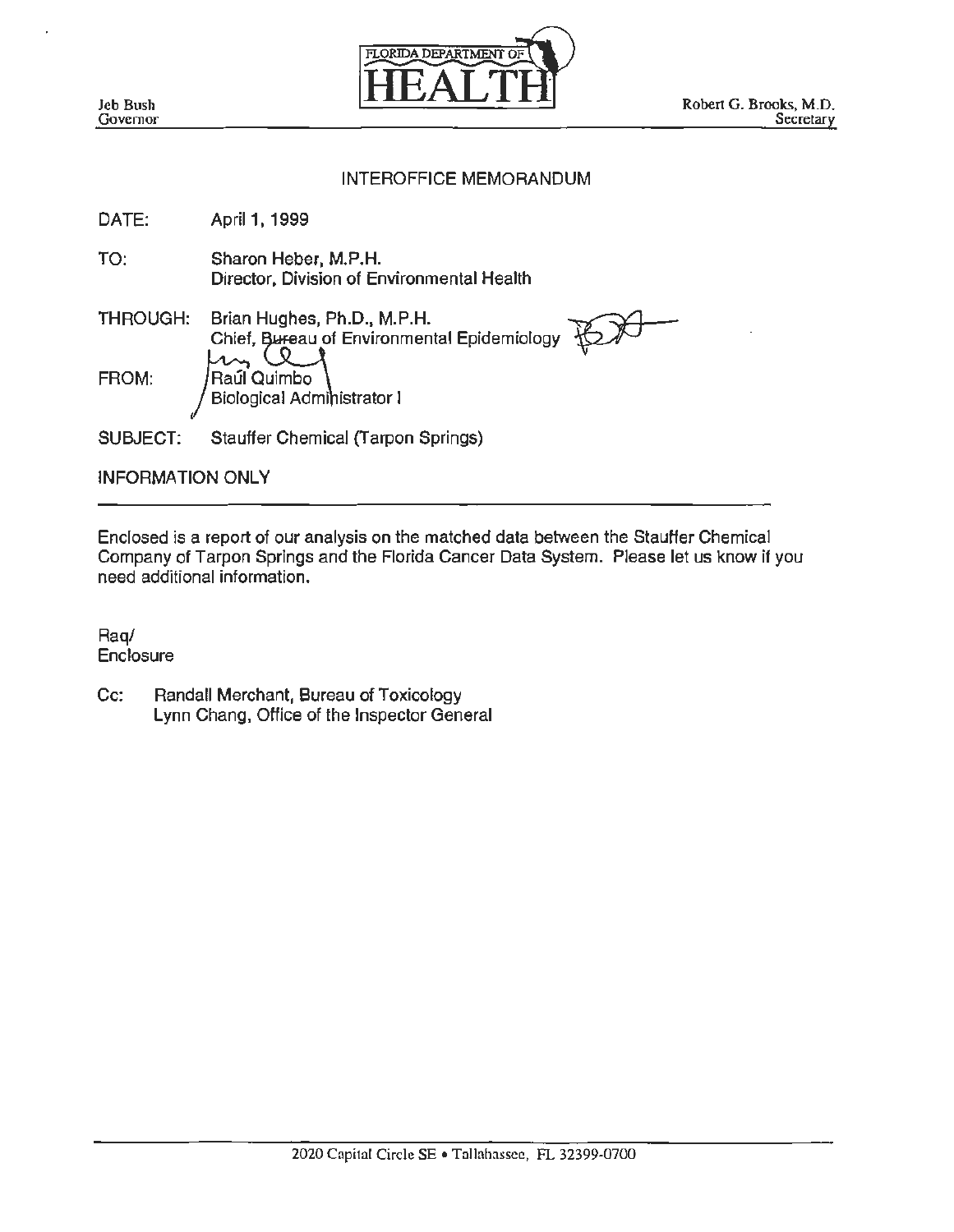# Analysis Of Cancer Incidence Patterns Among Former Employees Of Stauffer Chemical Company (Tarpon Springs)

In response to a request by the Florida Department of Health, Bureau of Environmental Toxicology, to conduct an epidemiological study among former employees of the Stauffer Chemical Company at Tarpon Springs, the Bureau of Environmental Epidemiology initiated an analysis of available cancer information. The specific objectives of the analysis were: to collect and evaluate available cancer-related information on former employees in Stauffer Chemical Company (Tarpon Springs), and to explore the possibility of an epidemiological study. The following is a report based on the data.

# Data sources

1) *Companv employee list (CEL):* A list of former employees' name and social security number was obtained from the Stauffer Chemical Company. There are 2,567 names on the list. Among the 2,567, 13 did not have social security number. There is no other information available in the CEL.

2) *Florida Cancer Data System (FCDS):* The FCDS is a state registry of all cancers diagnosed or treated in Florida hospitals since 1981. It was established by law and funded by the state through a Department of Health contract with the University of Miami. The data items collected for FCDS are compatible with national standards set by the Surveillance, Epidemiology and End Results reporting program, a project of the National Cancer Institute. The FCDS was used in the study to identify those in the CEL who were diagnosed with cancer in Florida since 1981.

### Data process and analysis

We submitted the CEL to the FCDS to obtain a list of cancer cases among the former employees. A file with 208 records was returned. After eliminating duplicate records, 153 individuals and 171 cancer incident cases remained. If an individual had two primary cancers, then he was counted as two incident cases. The FDCS data contained personal information and diagnosis information.

The racial breakdown of the cancer cases indicate that 80 percent of the cancer cases are white and 20 percent are black (Table 1). The CEL did not contain information on the race of all employees hence, we could not determine if this racial distribution represents the population of employees.

| <b>RACE</b>  | <b>NUMBER OF CASES</b> | <b>PERCENT</b> |
|--------------|------------------------|----------------|
| White        | 122                    | 79.7           |
| Black        | 30                     | 19.6           |
| Unknown      |                        | 0.7            |
| <b>TOTAL</b> | 153                    | 100            |

# TABLE I. RACE DISTRIBUTION OF CANCER CASES AMONG FORMER STAUFFER CHEMICAL EMPLOYEES, 1981 -- 1998

Source: Stauffer Chemical Company & the Florida Cancer Data System.

Ninety-four percent of the cases were male (Table 2). The CEL did not contain information on the gender of all employees hence, we could not determine if this gender distribution represents the population of employees.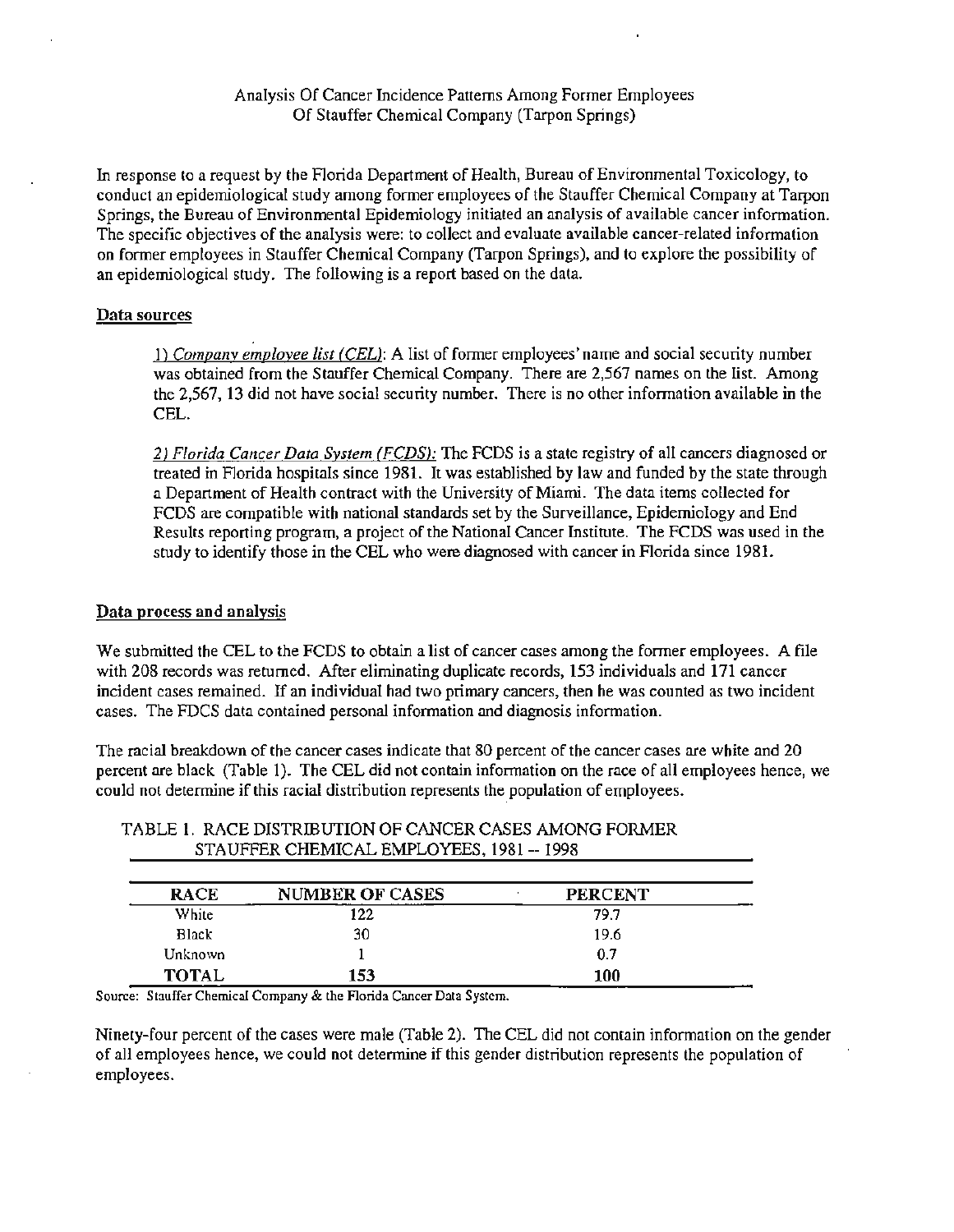| TABLE 2. GENDER DISTRIBUTION OF CANCER CASES AMONG FORMER |
|-----------------------------------------------------------|
| STAUFFER CHEMICAL EMPLOYEES, 1981 -- 1998                 |

| <b>GENDER</b>            | <b>NUMBER OF CASES</b> | <b>PERCENT</b> |
|--------------------------|------------------------|----------------|
| <b>MALE</b>              | 144                    | 94.1           |
| <b>FEMALE</b>            |                        | 5.9            |
| <b>TOTAL</b><br>________ | 153                    | 100            |

Source: Stauffer Chemical Company & the Florida Cancer Data System.

More than 80 percent of the cancer cases were diagnosed in patients 55 years old or older (Table 3). The CEL did not contain information on the ages of all employees hence, we could not determine if this age distribution represented the population of employees.

| <b>AGE GROUP</b> | <b>NUMBER OF</b> | <b>PERCENT</b> |
|------------------|------------------|----------------|
|                  | <b>CASES</b>     |                |
| 20 TO 24         |                  | 0.7            |
| 25 TO 29         |                  | 0.7            |
| 30 TO 34         | 2                | 1.3            |
| 35 TO 39         |                  | 0.7            |
| 40 TO 44         | 4                | 2.6            |
| 45 TO 49         | 9                | 5.9            |
| 50 TO 54         | 9                | 5.9            |
| 55 TO 59         | 16               | 10.5           |
| 60 TO 64         | 24               | 15.7           |
| 65 TO 69         | 25               | 16.3           |
| 70 TO 74         | 34               | 22.2           |
| 75 TO 79         | 13               | 8.5            |
| 80 TO 85         | 8                | 5.2            |
| > 85             | 3                | 2.0            |
| Unknown          | 3                | 2,0            |
| <b>TOTAL</b>     | 153              | 100.0          |

## TABLE 3. AGE DISTRIBUTION OF CANCER CASES AMONG FORMER STAUFFER CHEMICAL EMPLOYEES, 1981 -- 1998

Source: Stauffer Chemical Company & the Florida Cancer Data System.

Note: If a case was diagnosed with two or more cancers, we took the age of the patient during the first diagnosis.

Table 4 displays the cancer incidence by type among the former Stauffer Chemical employees. Some employees were diagnosed with two or more cancers. This explains the difference between cases and incident cases. The two most frequent types of cancer among the former Stauffer Chemical employees were prostate cancer, and lung and bronchial cancer. Prostate cancer is the leading cancer diagnosed among men in Florida. The age-adjusted rate of prostate cancer among males in Pinellas County is 104.9 per 100,000 person-years. The age-adjusted rate for the entire state is 102.1 per 100,000 person-years. The age-adjusted rate of lung cancer among males in Pinellas County is 82.1 per 100,000 person-years. The age adjusted rate for the state is 82.3 per 100,000 person-years.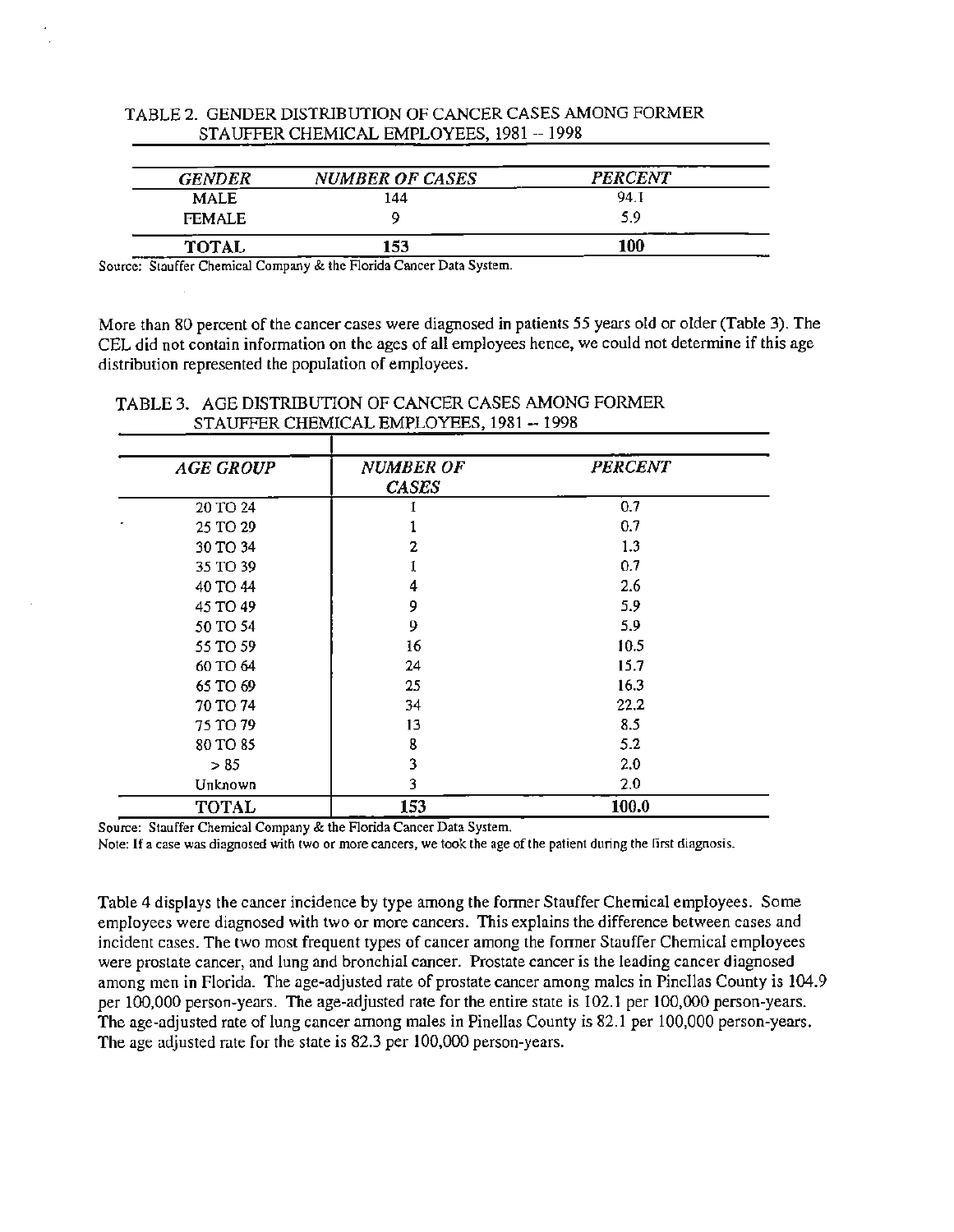| TABLE 4. CANCER INCIDENCE AMONG FORMER STAUFFER CHEMICAL EMPLOYEES. |
|---------------------------------------------------------------------|
| - 1981 -- 1998 -                                                    |

| <b>TYPE OF CANCER</b>               | <b>INCIDENT CASES</b> | <b>PERCENT</b> | <b>RANK</b>             |
|-------------------------------------|-----------------------|----------------|-------------------------|
| Prostate                            | 42                    | 24.6           | 1                       |
| Lung & Bronchus                     | 30                    | 17.5           | $\overline{2}$          |
| <b>Bladder</b>                      | 10                    | 5.8            | 3                       |
| Non-Hodgkin's Disease -- Nodal      | 9                     | 5.3            | $\overline{\mathbf{4}}$ |
| Stomach                             | 7                     | 4.1            | 5                       |
| Sigmoid Colon                       | 7                     | 4.1            | 5                       |
| Esophagus                           | 5                     | 2.9            | 7                       |
| Large Intestine, NOS.               | 5                     | 2.9            | 7                       |
| Melanomas-Skin                      | 5                     | 2.9            | 7                       |
| Defined & Unspecified Sites         | 5                     | 2.9            | 7                       |
| Pancreas                            | 4                     | 2.3            | 11                      |
| Rectum                              | 3                     | 1.8            | 12                      |
| <b>Breast</b>                       | 3                     | 1.8            | 12                      |
| Kidney & Renal Pelvis               | 3                     | 1.8            | 12                      |
| Other Buccal Cavity & Pharynx       | 2                     | 1.2            | 15                      |
| Cecum                               | 2                     | 1.2            | 15                      |
| <b>Ascending Colon</b>              | 2                     | 1.2            | 15                      |
| Hepatic Flexure                     | 2                     | 1.2            | 15                      |
| <b>Splenic Flexure</b>              | 2                     | 1.2            | 15                      |
| Rectosigmoid Junction               | 2                     | 1.2            | 15                      |
| Larynx                              | $\overline{2}$        | 1.2            | 15                      |
| Cervix Uteri                        | $\overline{2}$        | 1.2            | 15                      |
| Testis                              | $\overline{2}$        | 1.2            | 15                      |
| Non-Hodgkin's Disease -- Extranodal | 2                     | 1.2            | 15                      |
| Tongue                              | 1                     | 0.6            | 25                      |
| Salivary Glands                     | 1                     | 0.6            | 25                      |
| Gum & Other Mouth                   | 1                     | 0.6            | 25                      |
| Tonsil                              |                       | 0.6            | 25                      |
| Oropharynx                          | ı                     | 0.6            | 25                      |
| Descending Colon                    |                       | 0.6            | 25                      |
| Liver                               |                       | 0.6            | 25                      |
| Other Non-Epithelial Skin           |                       | 0.6            | 25                      |
| <b>Brain</b>                        |                       | 0.6            | 25                      |
| Thyroid                             |                       | 0.6            | 25                      |
| Chronic Lymphocytic Leukemias       |                       | 0.6            | 25                      |
| Acute Granulocytic                  | 1                     | 0.6            | 25                      |
| Aleukemic, Subleukemic & NOS        | ı                     | 0.6            | 25                      |
| <b>TOTAL</b>                        | 171                   | 100            |                         |

Source: Stauffer Chemical Company & the Rorida Cancer Data System.

In the following three tables, we further analyzed the lung cancer incident data. The racial distribution of the lung cancer case is not significantly different from the racial distribution of all cancer cases (Table 5).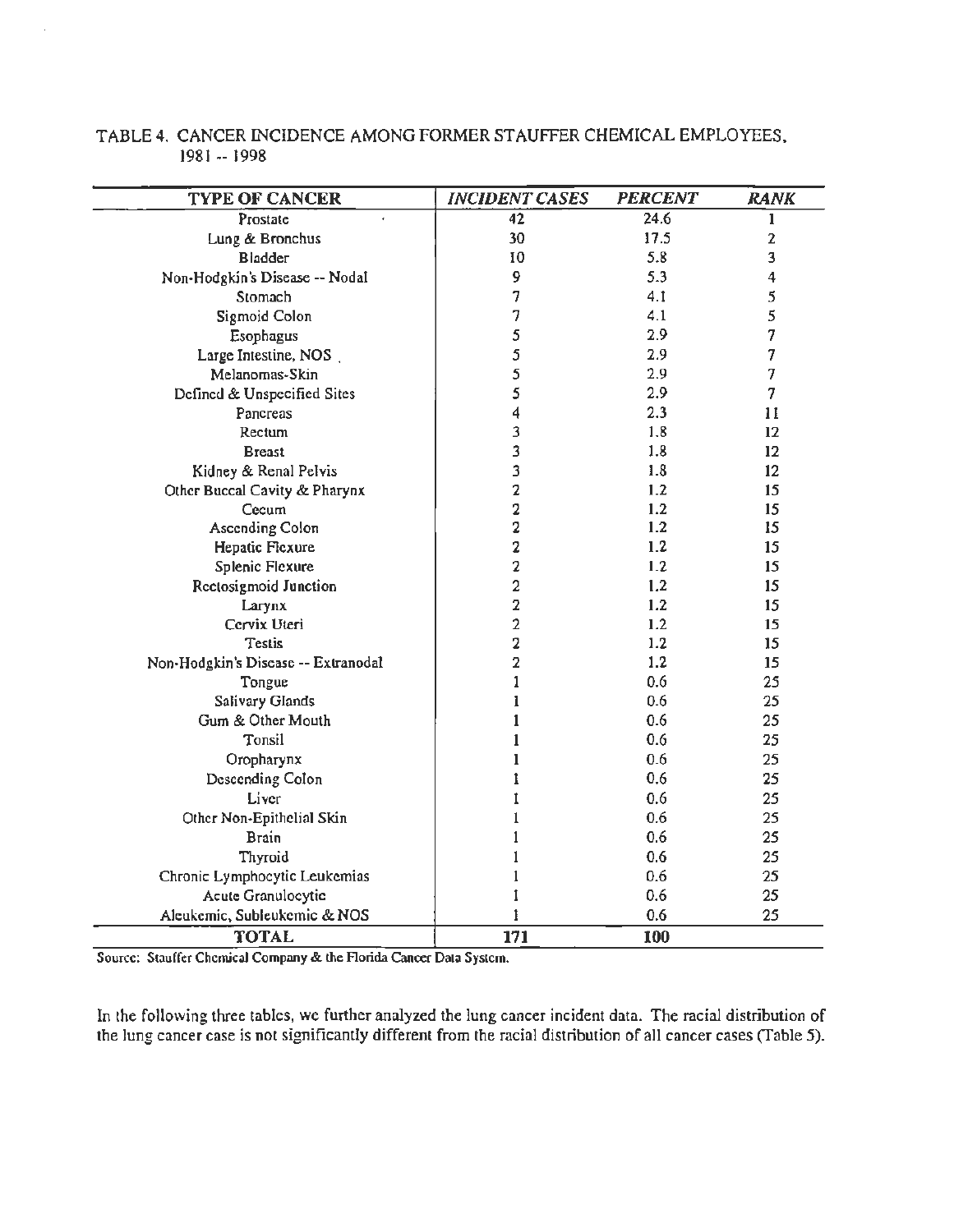| RACE         | <b>INCIDENT CASES</b> | <b>PERCENT</b> |
|--------------|-----------------------|----------------|
| White        | 23                    | 76.7           |
| <b>Black</b> |                       | 23.3           |
| <b>TOTAL</b> | 30                    | 100            |

# TABLE 5. RACE DISTRIBUTION OF LUNG CANCER INCIDENCE AMONG FORMER STAUFFER CHEMICAL EMPLOYEES, 1981 -- 1998

Source: Stauffer Chemical Company & the Florida Cancer Data System.

The age distribution of lung cancer incidents is similar to all cancer cases in that 80 percent of the lung cancer cases were diagnosed in individuals 55 years old or older (Table 6).

### TABLE 6. AGE DISTRIBUTION OF LUNG CANCER INCIDENCE AMONG FORMER STAUFFER CHEMICAL EMPLOYEES, 1981 -- 1998

| <b>AGE GROUP</b> | <b>INCIDENT CASES</b> | <b>PERCENT</b> |
|------------------|-----------------------|----------------|
| 20 TO 24         |                       | 0.0            |
| 25 TO 29         | 0                     | 0.0            |
| 30 TO 34         | 0                     | 0.0            |
| 35 TO 39         |                       | 0.0            |
| 40 TO 44         |                       | 3.3            |
| 45 TO 49         |                       | 13.3           |
| 50 TO 54         |                       | 3.3            |
| 55 TO 59         |                       | 10.0           |
| 60 TO 64         | 9                     | 30.0           |
| 65 TO 69         | 2                     | 6.7            |
| 70 TO 74         |                       | 16.7           |
| 75 TO 79         |                       | 10.0           |
| 80 TO 85         |                       | 6.7            |
| > 85             | 0                     | 0.0            |
| <b>TOTAL</b>     | 30                    | 100.0          |

Source: Stauffer Chemical Company & the Florida Cancer Data System.

Of 30 lung cancer incidents, 33 percent smoked less than one pack a day or had a history of smoking. More than half of lung cancer cases smoked one pack or more a day (Table 7). Lung and bronchial cancers have been associated with the use of tobacco products.

# TABLE 7. TOBACCO USE AMONG FORMER STAUFFER CHEMICAL EMPLOYEES DIAGNOSED WITH LUNG CANCER, 1981 -- 1998

| <b>TOBACCO USE</b>          | <b>INCIDENT CASES</b> |
|-----------------------------|-----------------------|
| <b>NONE</b>                 |                       |
| HISTORY OF SMOKING          |                       |
| LIGHT, LESS THAN 1 PACK/DAY |                       |
| MODERATE, 1-2 PACK/DAY      | 9                     |
| HEAVY, MORE THAN 2 PACK/DAY | 8                     |
| CIGARETTES, NOS             |                       |
| <b>UNKNOWN</b>              |                       |
| TOTAL                       | 30                    |

Source: Stauffer Chemical Company & the Florida Cancer Data System.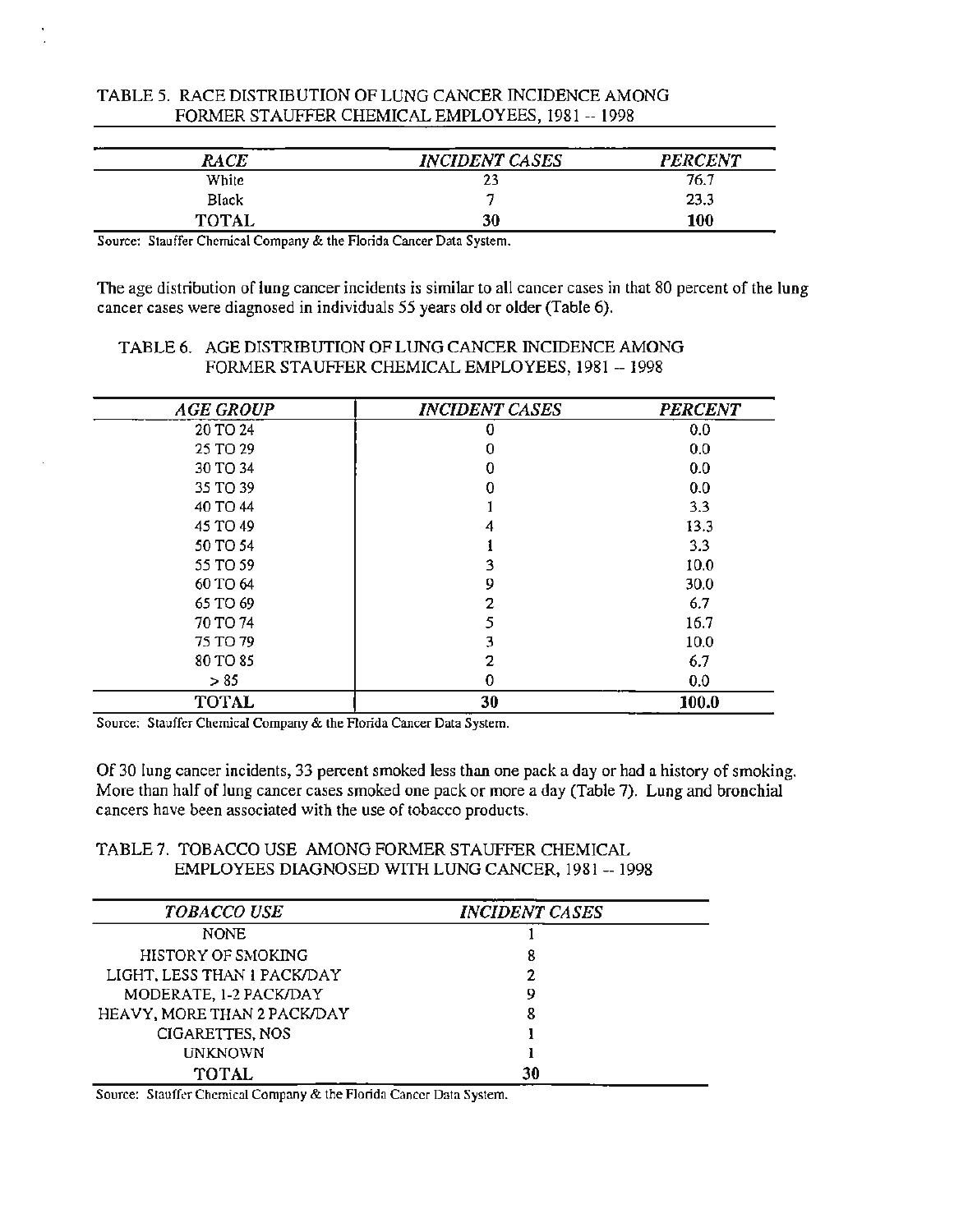All prostate cancer cases were diagnosed in individuals 55 years old or older (Table 8). This is significantly different from the age distribution of all Stauffer Company employees cancer cases.

| <b>AGE GROUP</b> | <b>INCIDENT CASES</b> | <b>PERCENT</b> |
|------------------|-----------------------|----------------|
| 20 TO 24         | 0                     | 0.0            |
| 25 TO 29         | Ð                     | 0.0            |
| 30 TO 34         | 0                     | 0.0            |
| 35 TO 39         | o                     | 0.0            |
| 40 TO 44         | Ð                     | 0.0            |
| 45 TO 49         | 0                     | 0.0            |
| 50 TO 54         | $\Omega$              | 0.0            |
| 55 TO 59         | 3                     | 7.1            |
| 60 TO 64         | 5                     | 11.9           |
| 65 TO 69         | 14                    | 33.3           |
| 70 TO 74         | 11                    | 26.2           |
| 75 TO 79         | 5                     | 11.9           |
| 80 TO 85         | 2                     | 4.8            |
| > 85             | 0                     | 0.0            |
| <b>UNKNOWN</b>   | 2                     | 4.8            |
| <b>TOTAL</b>     | 42                    | 100.0          |

TABLE 8. AGE DISTRIDUTION OF PROSTATE CANCER INCIDENCE AMONG FORMER STAUFFER CHEMICAL EMPLOYEES, 1981 -- 1998

Source: Stauffer Chemical Company & the Florida Cancer Data System.

The racial distribution of prostate cancer incidents is similar to that for all cancer cases in that 80 percent the prostate cancer cases were diagnosed among those who were white. (Table 9).

## TABLE 9. RACE DISTRIDUTION OF PROSTATE CANCER INCIDENCE AMONG FORMER STAUFFER CHEMICAL EMPLOYEES, 1981 -- 1998

| RACE         | <b>INCIDENT CASES</b> | <b>PERCENT</b> |
|--------------|-----------------------|----------------|
| White        | 34                    | о.             |
| <b>Black</b> |                       | 19             |
| <b>TOTAL</b> | 42                    | 100.0          |

Source: Stauffer Chemical Company & the Florida Cancer Data System.

#### Discussion

The basic information needed to conduct an occupational health outcome investigation such as date of birth, date of employment, data of termination, sex, race, job classification, hours worked, and location in the company while on the job was not available in the CEL. The absence of necessary information prevented us from formulating a hypothesis regarding exposure to specific chemicals and cancer outcomes among the former employees of Stauffer Chemical Company.